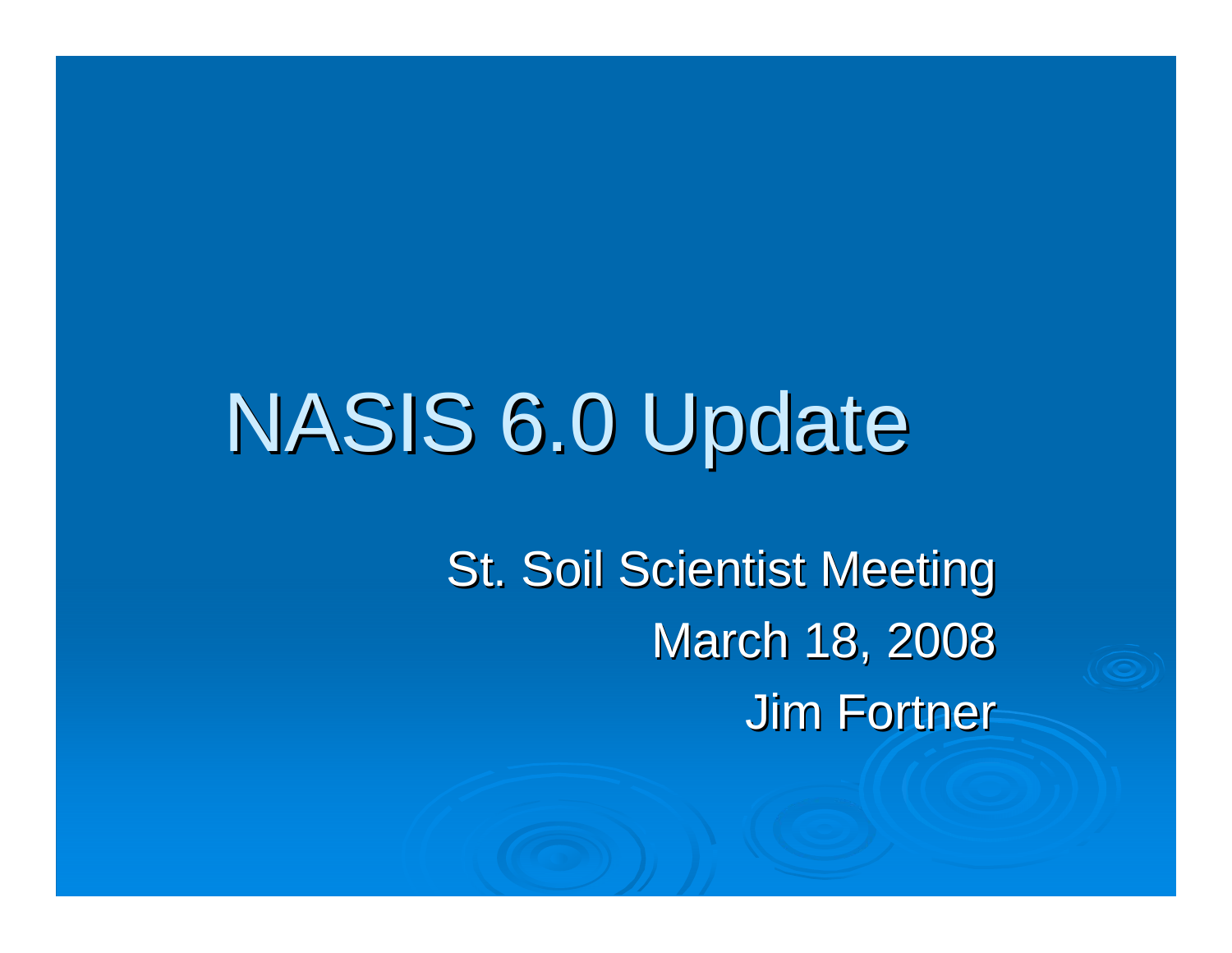## NASIS 6.0

## $\triangleright$  It is going to happen!

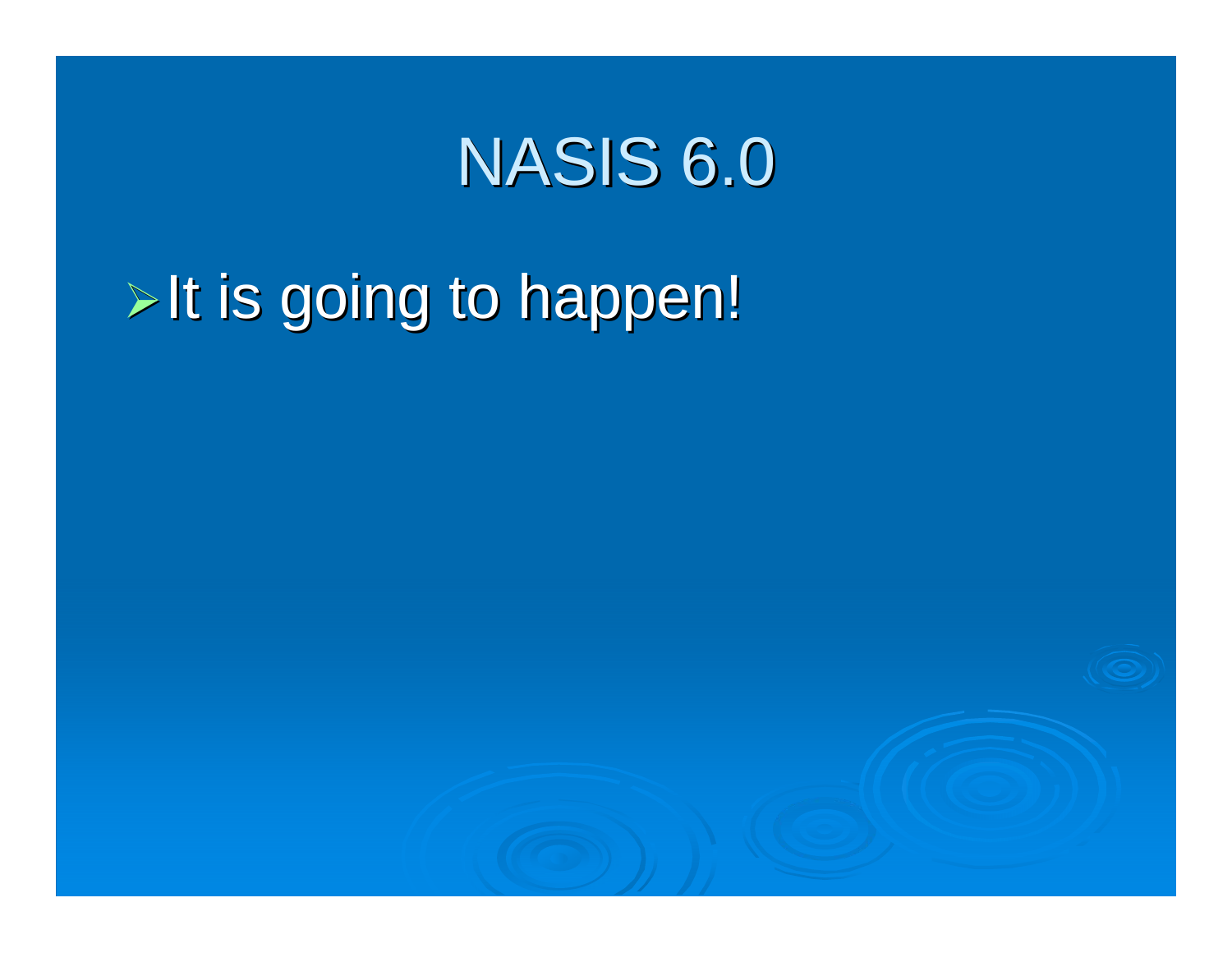#### **Features**

 $\triangleright$  Converts current capabilities of NASIS to .NET and SQL Server Express

- Microsoft based
- New interface
- **Similarities to Access**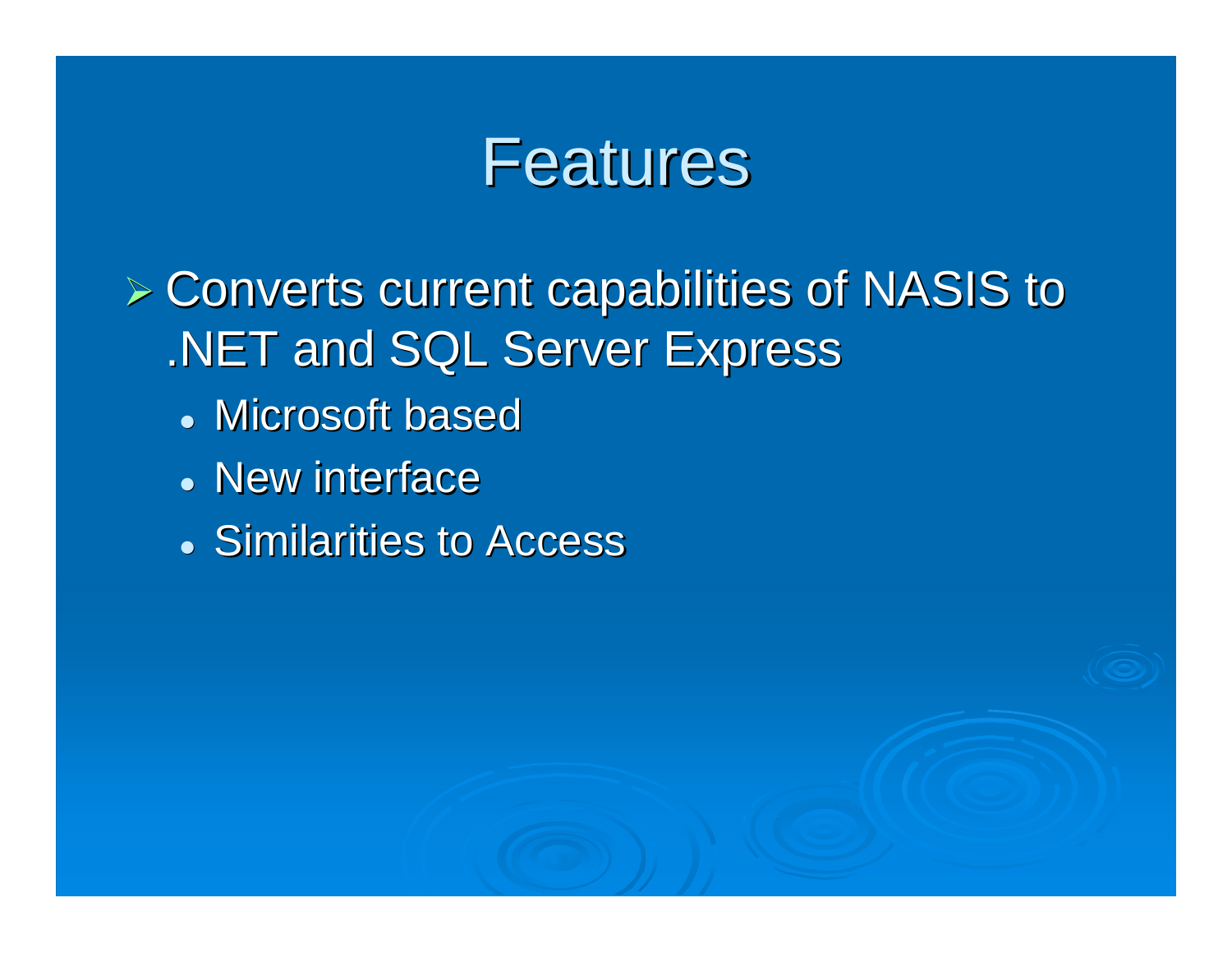### **Features**

- $\triangleright$  Will be a client based application
	- **SQL Server Express on local computer SQL Server Express on local computer**
	- Connected via network to central server
	- Selected set will download data to your computer
	- Uses replication processes to keep you in sync with central server
	- Conflict resolution
	- Can disconnect your computer from network to edit data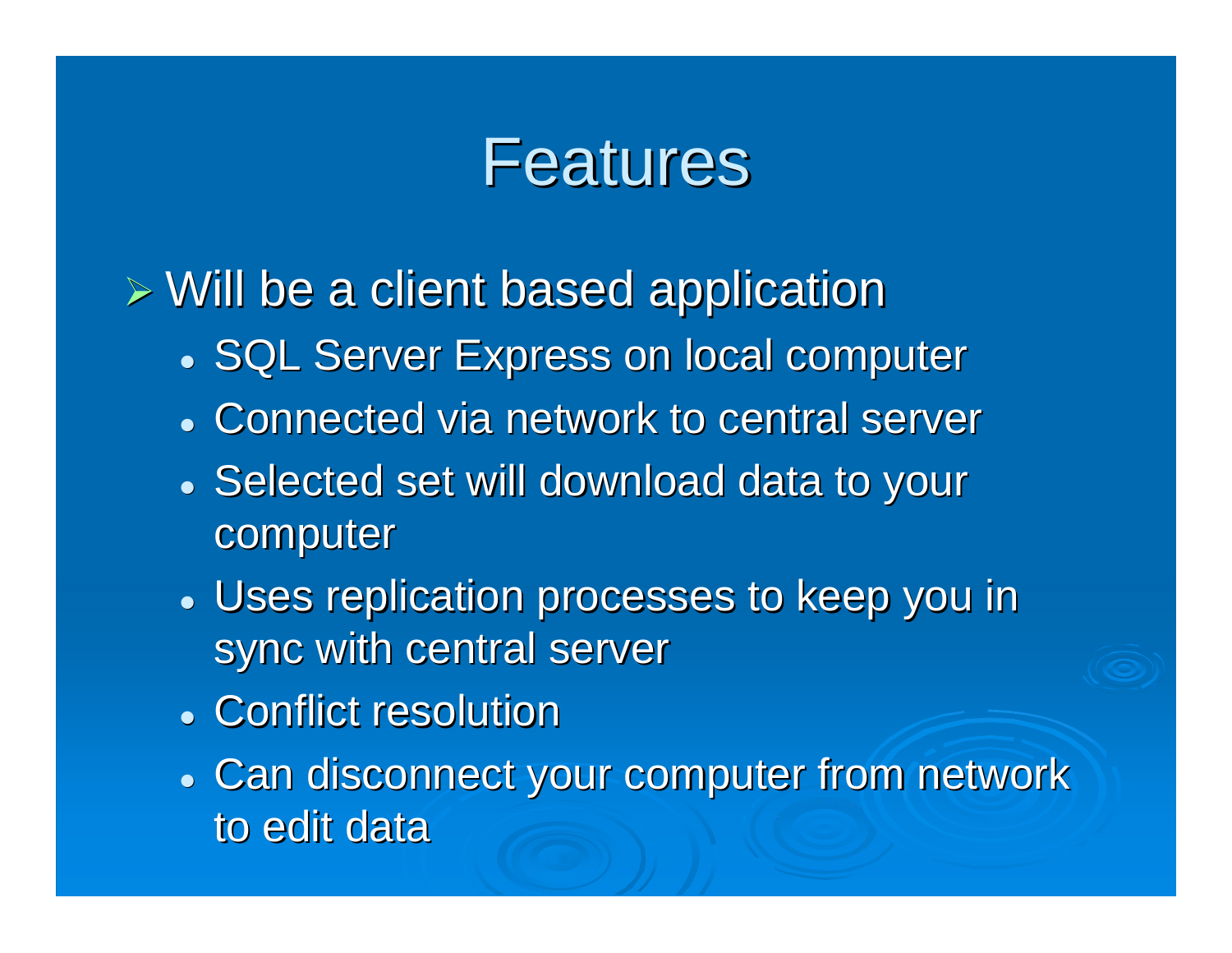#### **Features**

- $\triangleright$  Report, query and interp editors are different
	- Will work like SDM Report Manager
	- Interp editor will auto load sub-rules, evaluations and property scripts
	- I can demo during evening session

 $\triangleright$  Existing reports, queries, rules, evaluations, and properties will be converted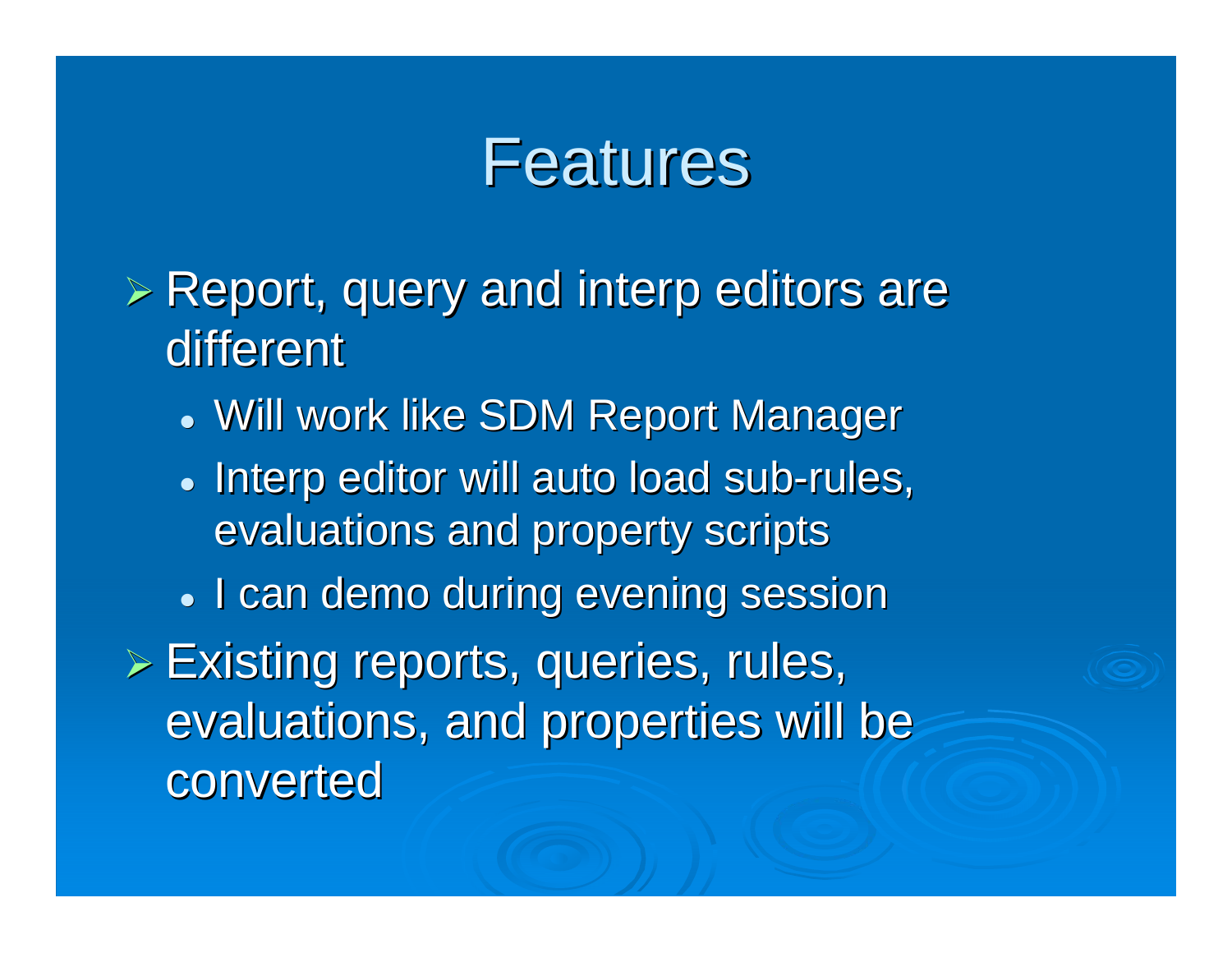## Data Model Changes

- $\triangleright$  None that affect SDM/SSURGO data model
	- Revised Soil Survey Schedule schema (details in Thursday's presentation)
		- $\bigcirc$ **Includes Technical Soil Services** 1
	- Subaqueous soil proposals
	- $\bullet\,$  Mica proposal
	- More anthropogenic choices
	- Gypsum choices
	- Data certification proposal
	- Several minor additions/changes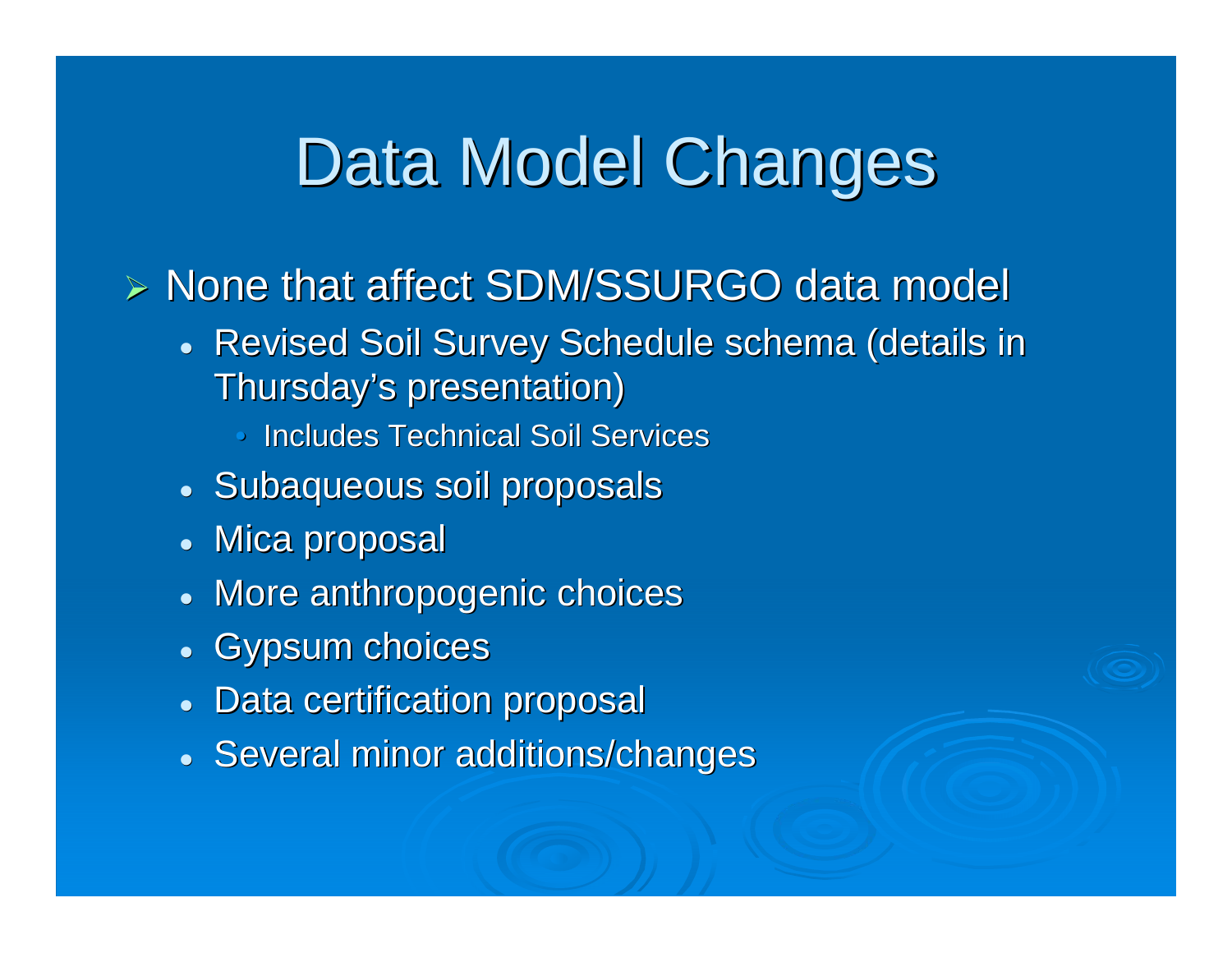### Data Model Changes

- $>$  SSURGO changing edits will be made after 6.0 is released
	- $\bullet$  These impact other applications such as SDM, WSS, Access template, and SDV rules.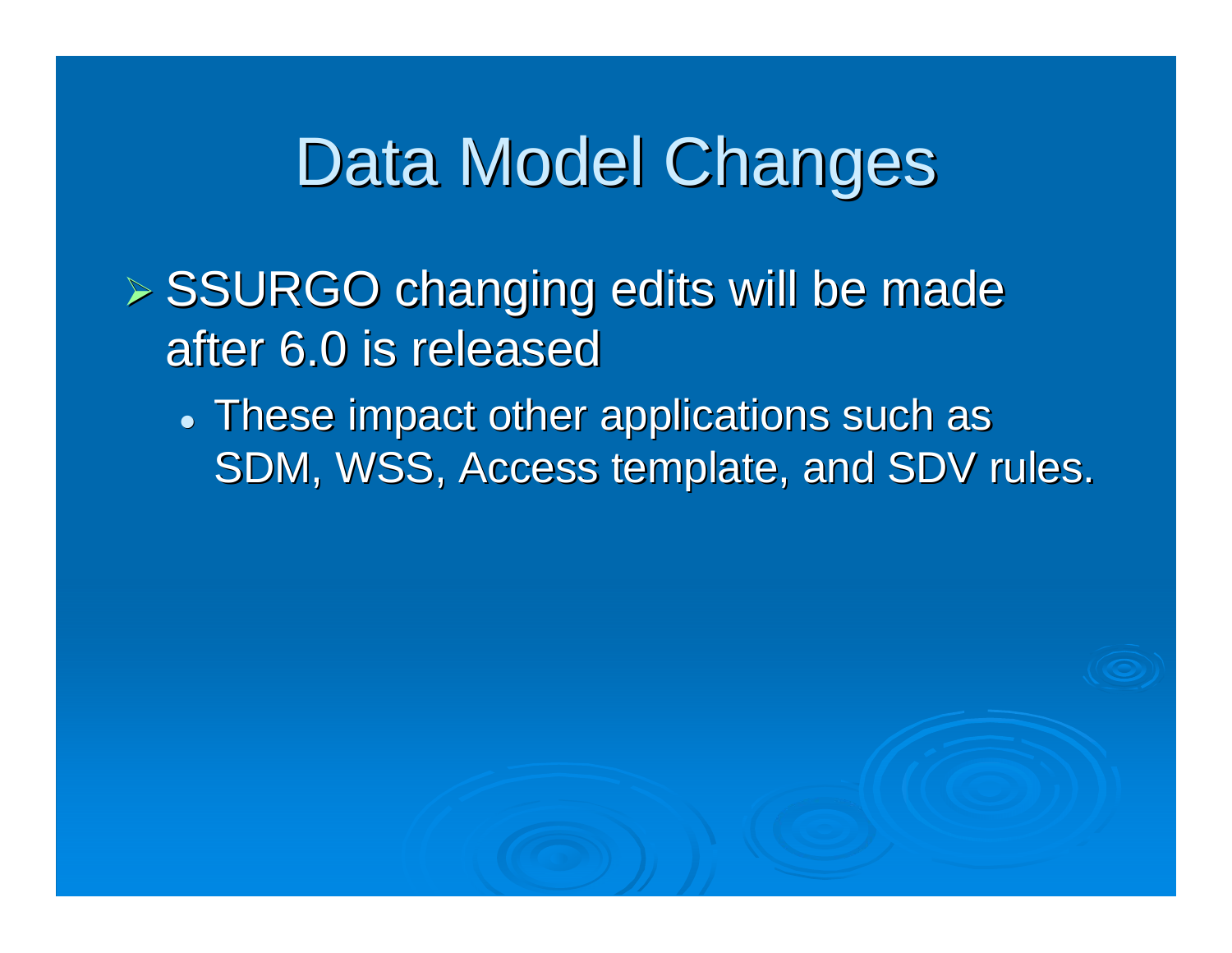### Pedon data import

#### $\triangleright$  The process will change

- Currently pedon.mdb file from Windows Pedon, Pedon CE or Pedon PC is sent to Hotline staff for import to NASIS
- $\bullet\,$  In 6.0, the pedon.mdb file will be converted into SQL Server Express format on your local computer, then saved to NASIS

 $\triangleright$  May need to get all existing data uploaded to NASIS prior to 6.0 deployment ?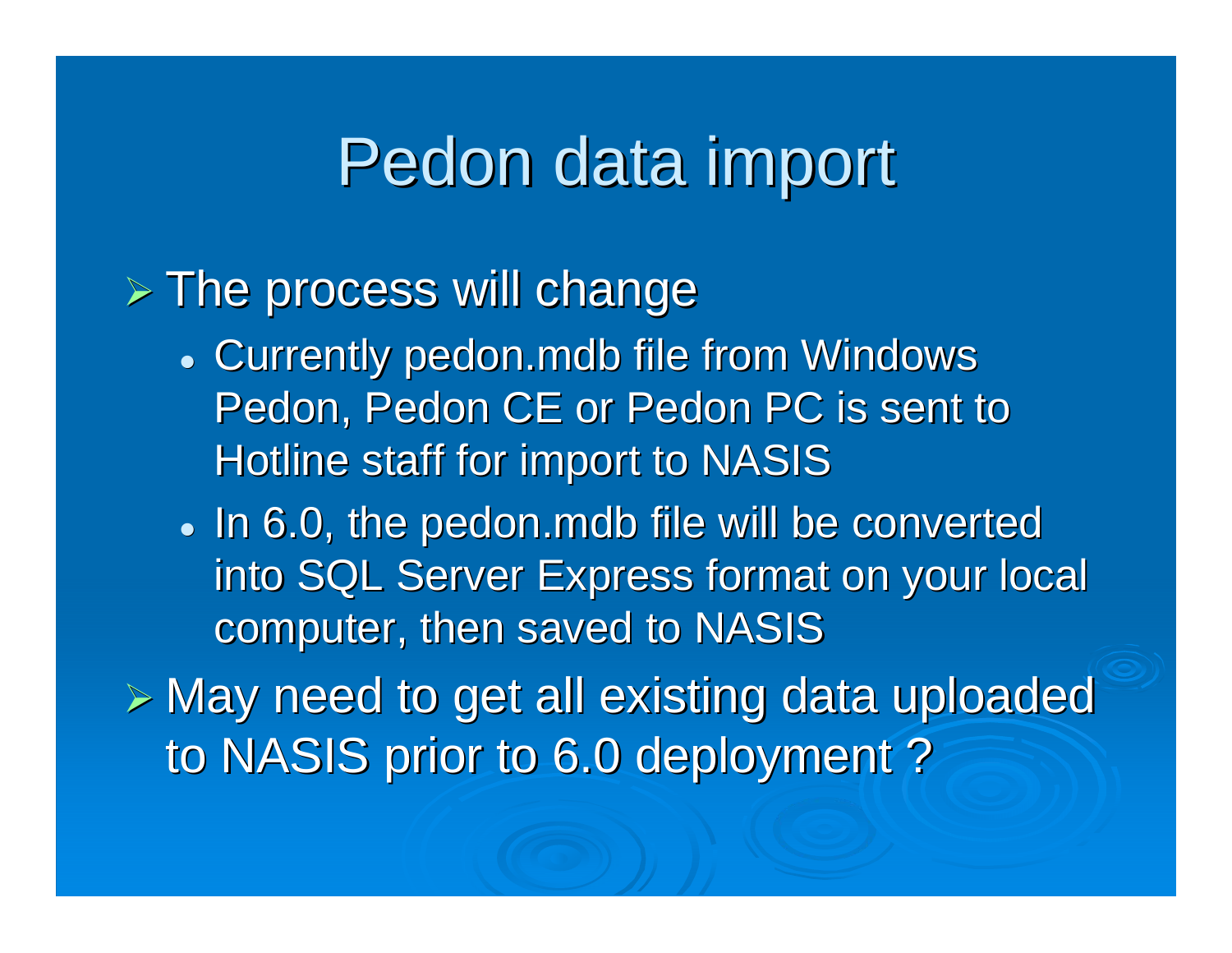# Training

#### $>$  Some training will be needed

- New user interface
- Paul Finnell plans to update existing training modules he uses
- Plan to use Live Meeting or Net Meeting sessions as much as possible
- **Record sessions for later playback**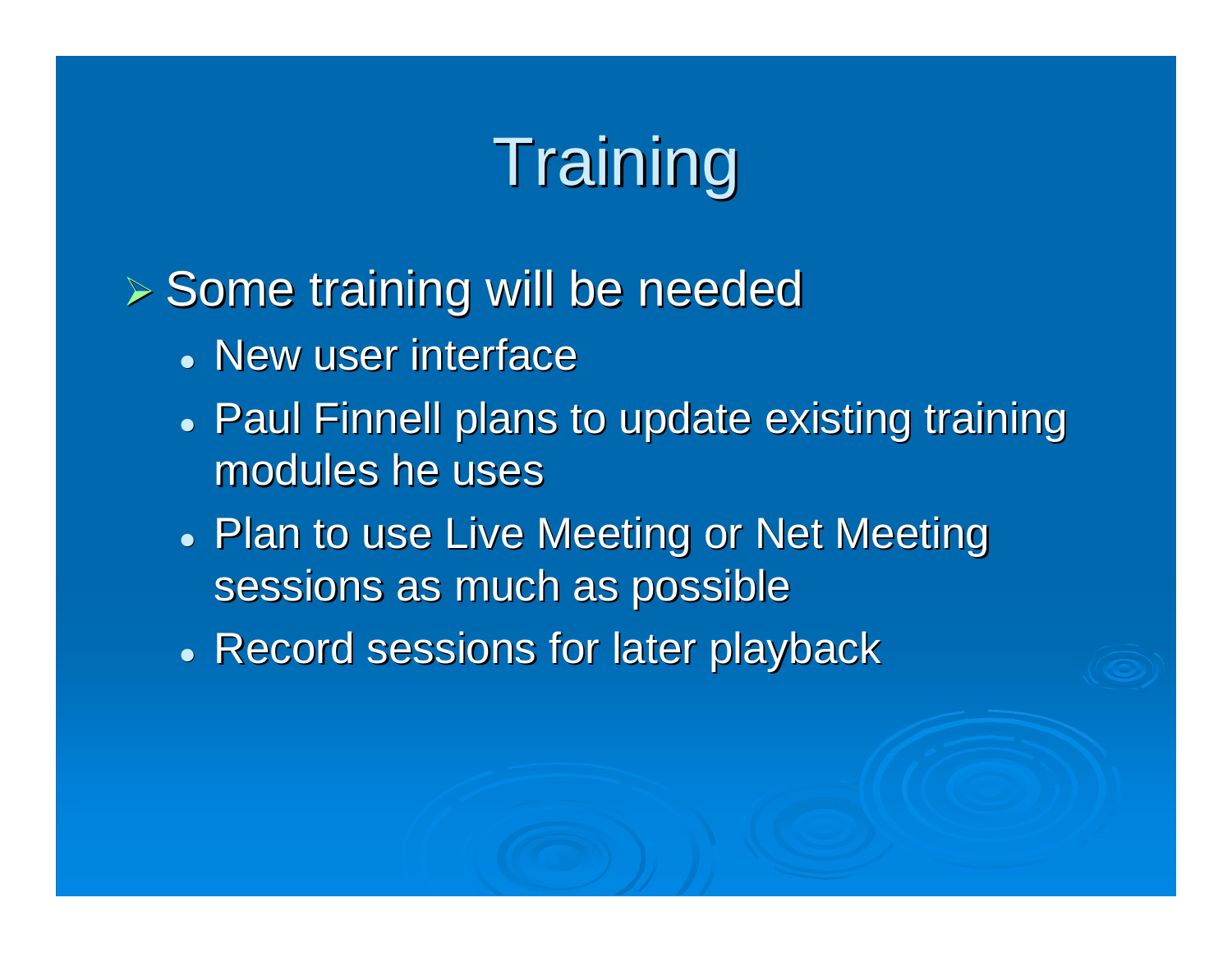## **Getting Ready**

 $\triangleright$  SQL Server Express will need to be loaded on all computers.

≻ Some data clean-up

- **Choice list implemented for meridians**
- Names listed in Legend Staff table to be converted to NASIS User names and the NASIS User names – $-$  need to  $\,$ match.
- $\triangleright$  Guidance will be distributed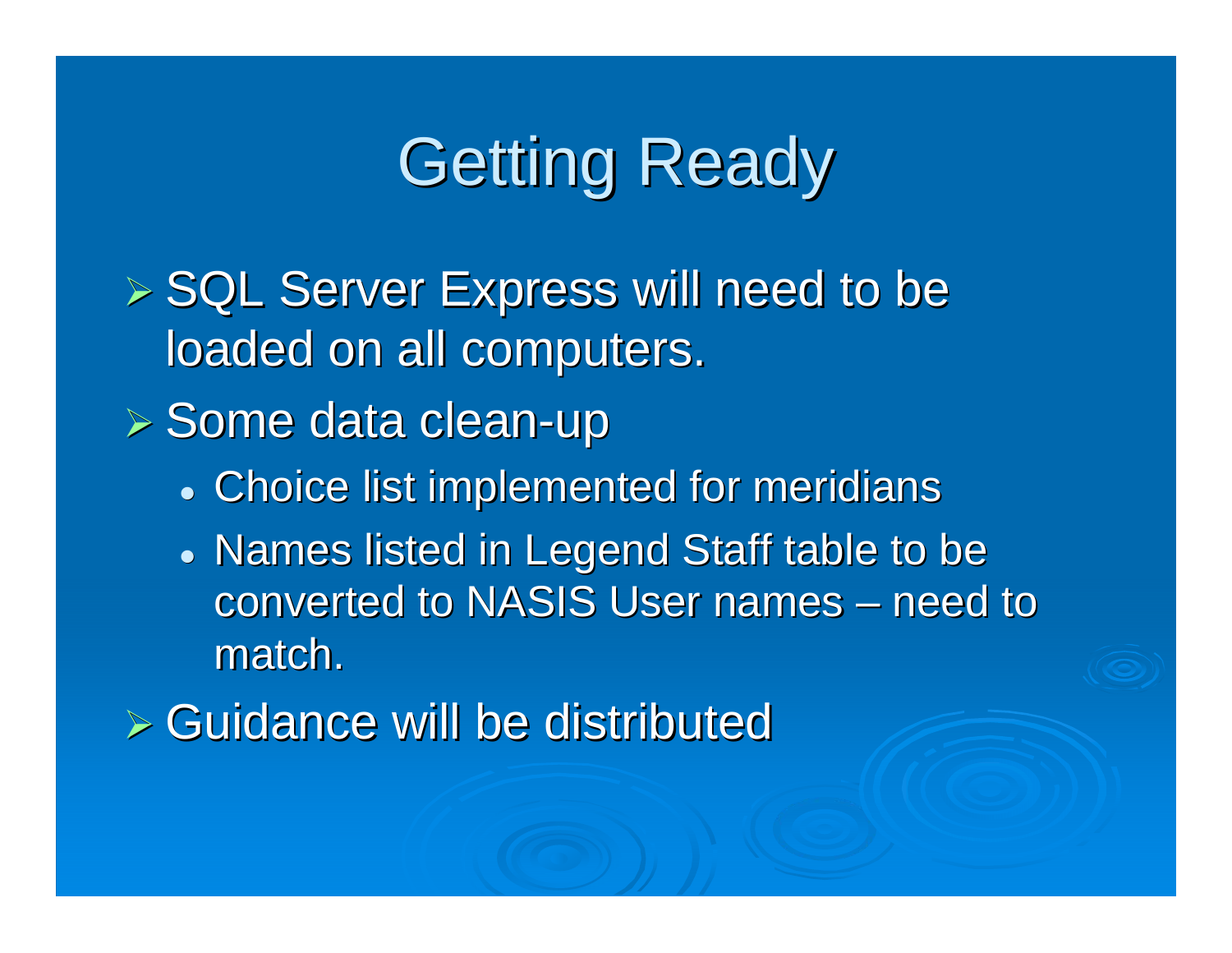## Timeline

 $\triangleright$  Early testing has begun • We will be asking some state office folks to assist and give feedback  $\triangleright$  Beta testing – August 2008  $\triangleright$  Final testing – September 2008  $\triangleright$  Release – October 2008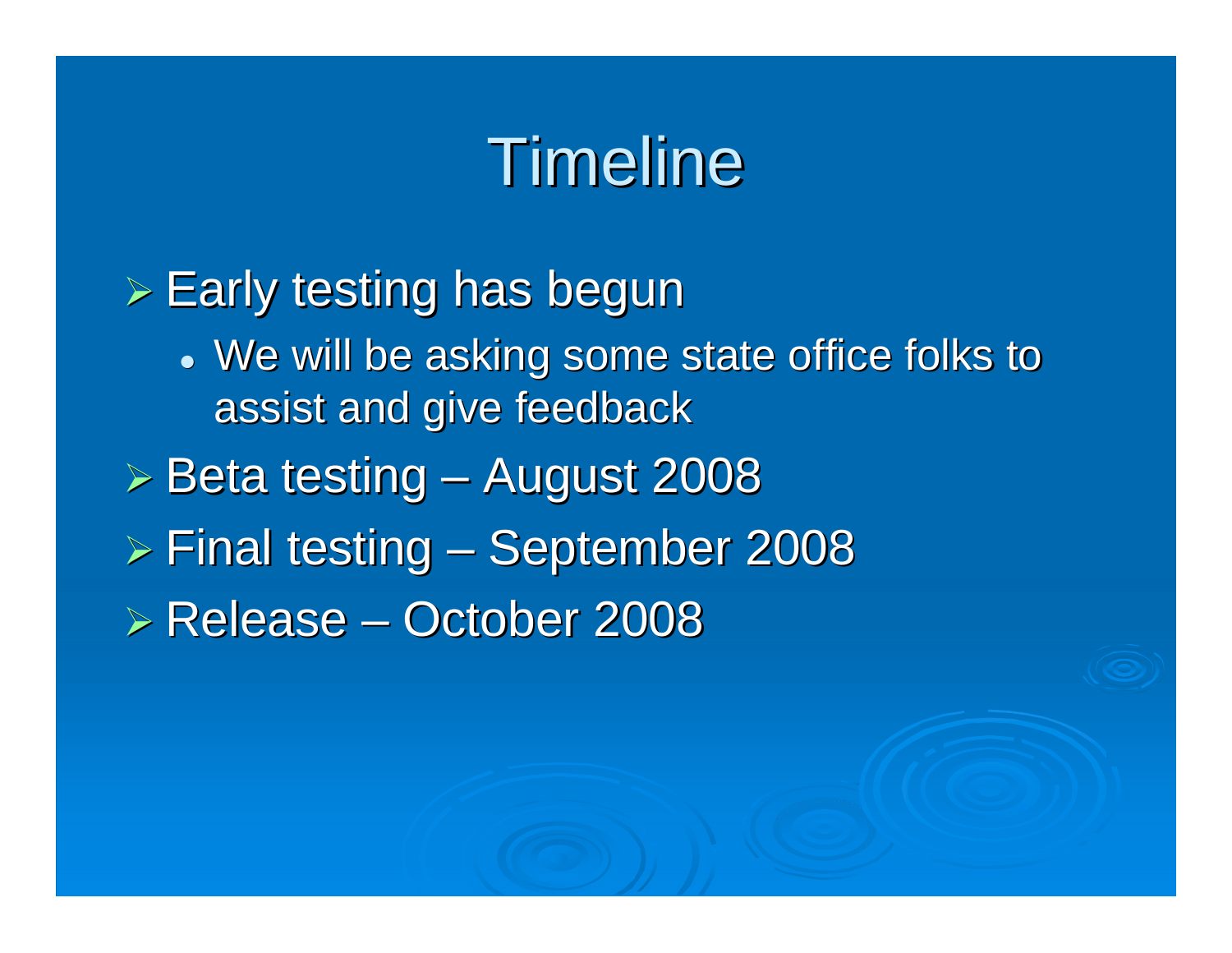#### **秘NASIS 6.0 Beta**

File Edit View Tools Tables Help

#### 

 $\prec$ 

 $\ddot{\dot{}}$ 

| <b>Tables</b>                                 |
|-----------------------------------------------|
| <b>H</b> -Area Type                           |
| <b>+</b> Legend                               |
| + Data Mapunit                                |
| $+$ Site Association                          |
| $H$ Transect                                  |
| $+$ Site                                      |
| $H$ Pedon                                     |
| <b>+</b> Geomorphic Feature Type              |
| + Plant                                       |
| <sup>i…</sup> Local Plant                     |
| i— Ecological Site                            |
| <b>A</b> Other Vegetative Classificatio       |
| $\overline{+}$ USFS Ecological Classification |
| $\Box$ USFS Interpretation Category           |
| USFS Interpretation Restrictio                |
| $+$ Query                                     |
| $+$ Report                                    |
| + Property                                    |
| + Evaluation                                  |
| $+$ Rule                                      |
| $+$ Calculation                               |
| ¦— Edit Setup                                 |
| <b>B</b> . Distribution Metadata              |
| ⊱ NASIS User<br>,,,,,,,,,,                    |
| Tables                                        |

 $\Box$ 

 $\vert$  =  $\vert$ 

Ready

Queries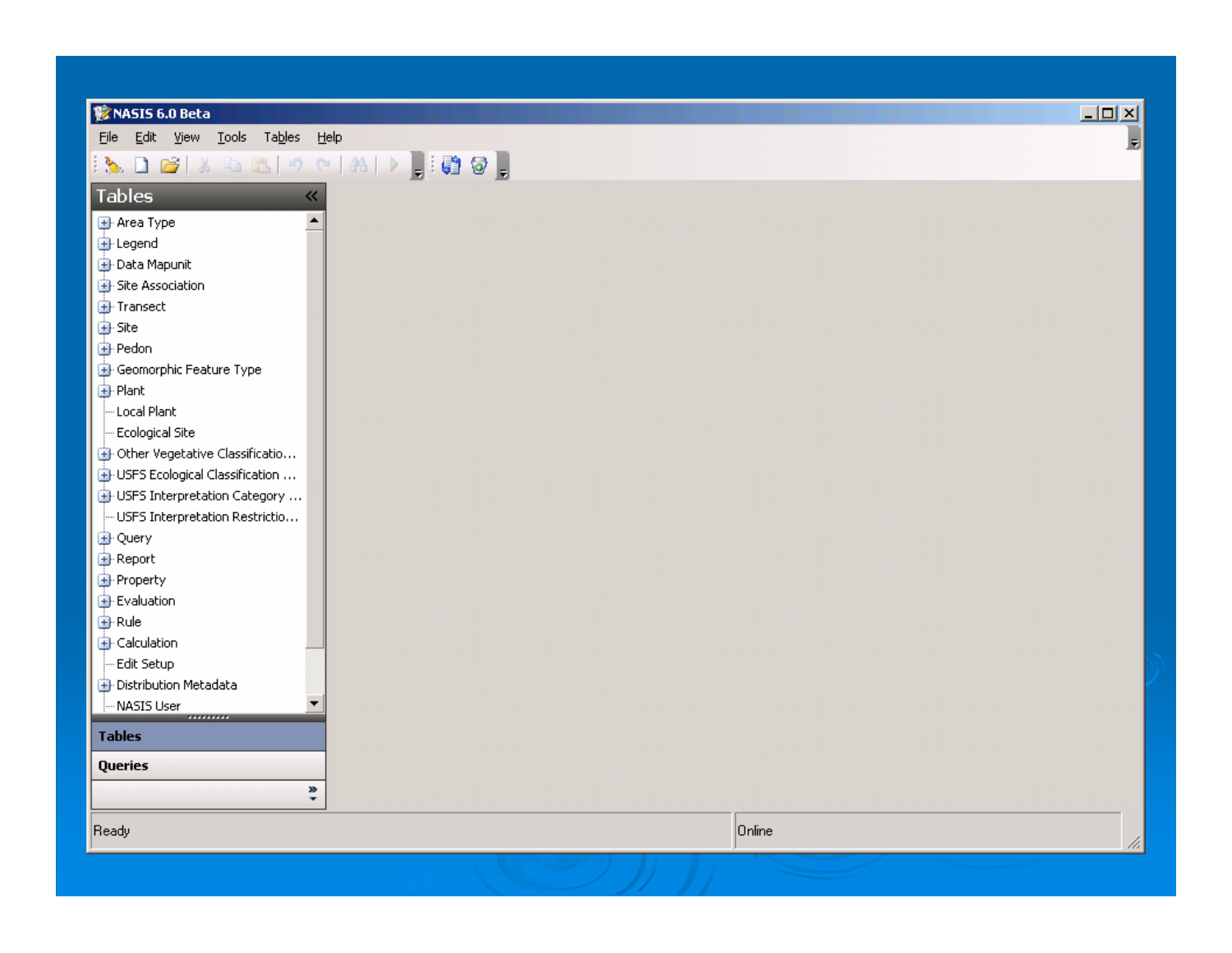#### **秘NASIS 6.0 Beta**

Edit View Tools Help File

#### $\textbf{S} \cup \textbf{S} \cup \textbf{S} \cup \textbf{S} \cup \textbf{S} \cup \textbf{S} \cup \textbf{S} \cup \textbf{S} \cup \textbf{S} \cup \textbf{S} \cup \textbf{S} \cup \textbf{S} \cup \textbf{S} \cup \textbf{S} \cup \textbf{S} \cup \textbf{S} \cup \textbf{S} \cup \textbf{S} \cup \textbf{S} \cup \textbf{S} \cup \textbf{S} \cup \textbf{S} \cup \textbf{S} \cup \textbf{S} \cup \textbf{S} \cup \textbf{S} \cup \textbf{S} \cup \textbf{$

 $\overline{\bf{X}}$ 

₹

#### Queries

#### **-** MSSC Pangaea

- ....<br>Area by area type name and area sy…
- Area/Legend/DMU by area and 2 com...
- -Area/Legend/DMU by area and comp...
- Area/Legend/DMU by area and legen...
- Area/Legend/DMU by area and legen...
- Area/Legend/DMU by Component Per...
- Area/Legend/DMU by legend and hyd...
- Area/Mapunit/DMU by area overlap
- Areas linked to legends
- Areas linked to two or more legends
- Component by MLRA and % composition
- Components by Ecological Site ID
- Components by taxonomic great group
- Distribution Metadata by area symbol
- DMU by component % and data mapu...
- DMU by component name
- DMU by component name and crop
- DMU by data mapunit description
- DMU by depth to soil moisture
- DMU by flooding frequency
- DMU by restrictive features
- DMLIe not linked to manunite

#### **Tables**

**Oueries** 

Ready

 $\Box$  $\Box$  $\times$ 

量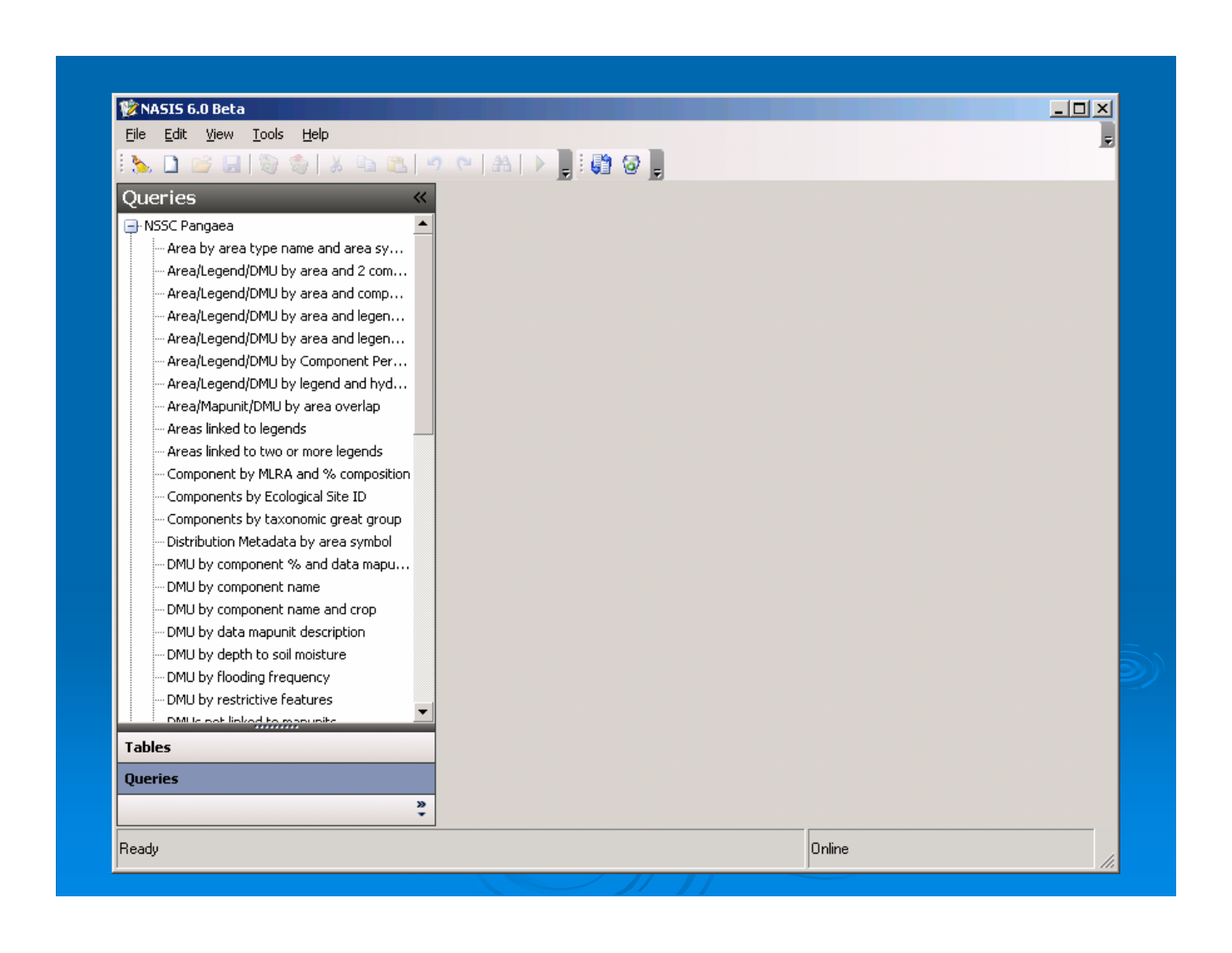Area by area type name and area symbol - NASIS 6.0 Beta

Edit View Tools Help File

#### F Queries  $\mathop{\mathsf{Area}}$  by area type name and area symbol  $\mathop{\mathsf{Area}}$  $\mathbf{x}$  $\ll$ General Query | Text |  $\blacktriangle$ **E**-NSSC Pangaea Area by area type name and area sy... FROM area, area type WHERE area type.area type name IMATCHES ? AND Area/Legend/DMU by area and 2 com... area.area symbol IMATCHES ? AND -Area/Legend/DMU by area and comp... JOIN area TO area type - Area/Legend/DMU by area and legen... Area/Legend/DMU by area and legen... - Area/Legend/DMU by Component Per... - Area/Legend/DMU by legend and hyd... Area/Mapunit/DMU by area overlap Areas linked to legends Areas linked to two or more legends Component by MLRA and % composition Components by Ecological Site ID Components by taxonomic great group Distribution Metadata by area symbol DMU by component % and data mapu... DMU by component name DMU by component name and crop DMU by data mapunit description DMU by depth to soil moisture DMU by flooding frequency DMU by restrictive features DMLIe not linked to manufilte **Tables Oueries** W.  $\ln 1$ Ch<sub>1</sub> Ready.

 $\Box$   $\times$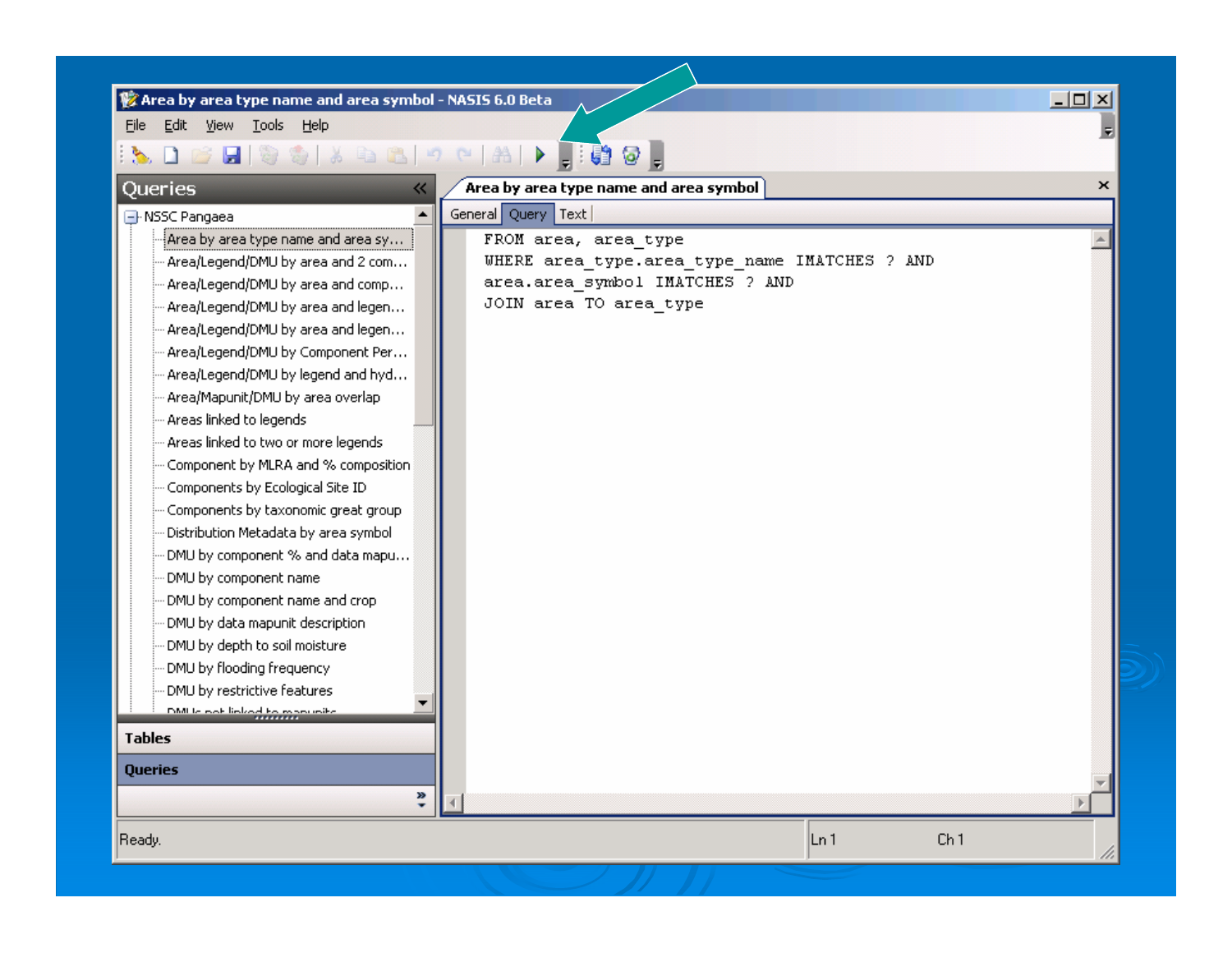| Edit View Tools Help<br>Eile<br>D<br>$\mathcal{L}_{\mathcal{L}}$<br>Area by area type name and area symbol<br>Queries<br>巜<br>General Query Text<br>$\blacktriangle$<br>- NSSC Pangaea<br>Area by area type name and area sy<br>FROM area, area_type<br>WHERE area type.area type name IMATCHES ? AND<br>Area/Legend/DMU by area and 2 com<br>area.area symbol IMATCHES ? AND<br>Area/Legend/DMU by area and comp<br>JOIN area TO area type<br>Area/Legend/DMU by area and legen<br>Area/Legend/DMU by area and legen<br>Area/Legend/DMU by Component Per<br>Area/Legend/DMU by legend and hyd<br>Area/Map parameters Area by area type name and area symbol<br>Areas link<br>Areas link<br>Cancel<br>Target Tables:<br><b>Z</b> Area<br>Compone<br>Area Type<br><b>Run</b><br>Compone<br>Area Type Name<br>non <sup>*</sup><br>Compone<br>al"<br>Area Symbol<br>Distributio<br>DMU by Companising<br>DMU by component name<br>DMU by component name and crop<br>DMU by data mapunit description<br>DMU by depth to soil moisture<br>DMU by flooding frequency | 2 Area by area type name and area symbol - NASIS 6.0 Beta | $-12x$ |
|----------------------------------------------------------------------------------------------------------------------------------------------------------------------------------------------------------------------------------------------------------------------------------------------------------------------------------------------------------------------------------------------------------------------------------------------------------------------------------------------------------------------------------------------------------------------------------------------------------------------------------------------------------------------------------------------------------------------------------------------------------------------------------------------------------------------------------------------------------------------------------------------------------------------------------------------------------------------------------------------------------------------------------------------------------------|-----------------------------------------------------------|--------|
|                                                                                                                                                                                                                                                                                                                                                                                                                                                                                                                                                                                                                                                                                                                                                                                                                                                                                                                                                                                                                                                                |                                                           | E      |
|                                                                                                                                                                                                                                                                                                                                                                                                                                                                                                                                                                                                                                                                                                                                                                                                                                                                                                                                                                                                                                                                |                                                           |        |
|                                                                                                                                                                                                                                                                                                                                                                                                                                                                                                                                                                                                                                                                                                                                                                                                                                                                                                                                                                                                                                                                |                                                           | ×      |
|                                                                                                                                                                                                                                                                                                                                                                                                                                                                                                                                                                                                                                                                                                                                                                                                                                                                                                                                                                                                                                                                |                                                           |        |
| DMLIe not linked to manufile<br><b>Tables</b><br><b>Queries</b><br>$\frac{8}{3}$<br>Ch <sub>1</sub><br>Ready.<br>Ln <sub>1</sub>                                                                                                                                                                                                                                                                                                                                                                                                                                                                                                                                                                                                                                                                                                                                                                                                                                                                                                                               | DMU by restrictive features                               |        |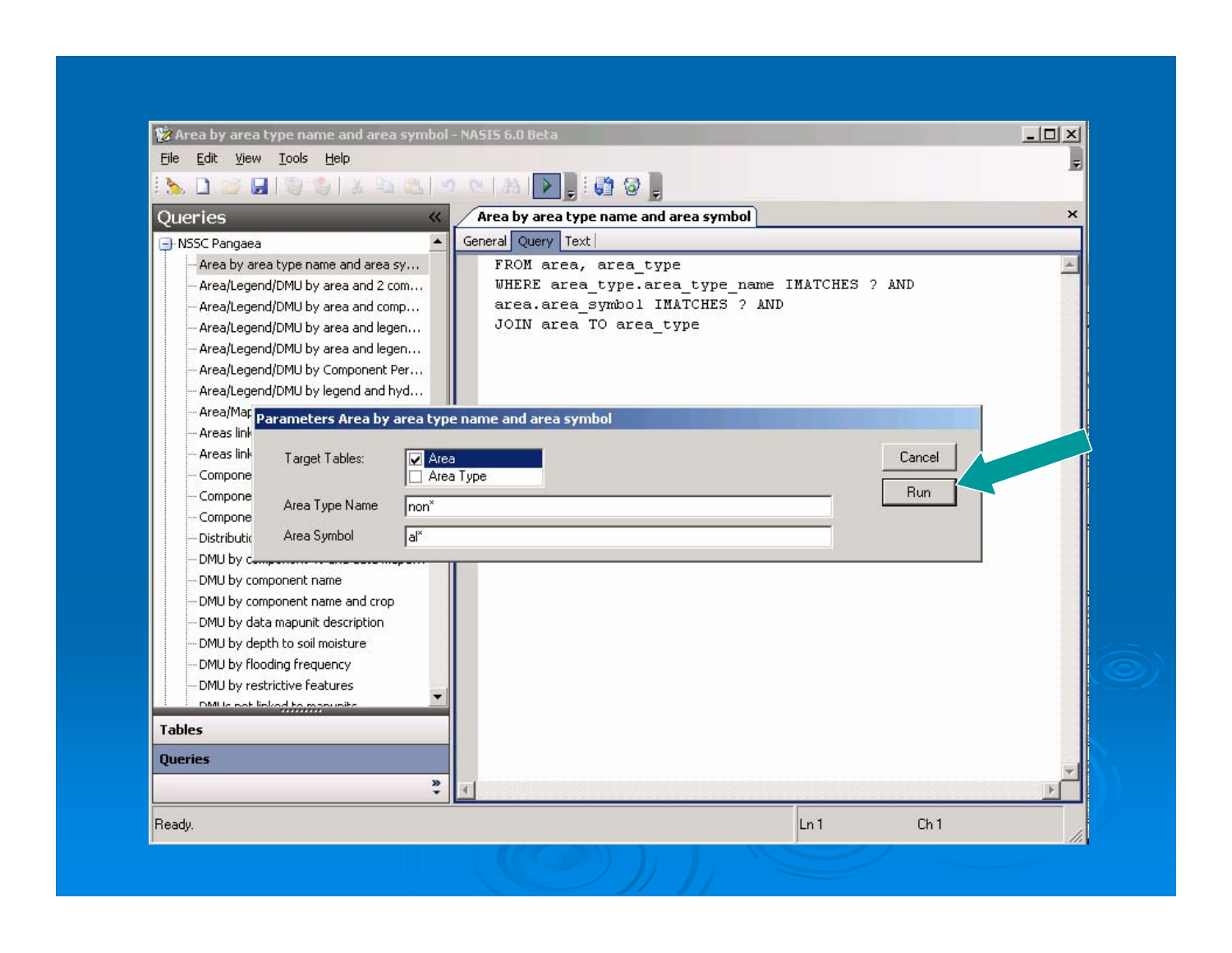| <b>Messages</b>                                          | д x |
|----------------------------------------------------------|-----|
| Preparing query "Area by area type name and area symbol" |     |
| Running query for target table "Area"                    |     |
| complete.                                                |     |
| Adding results to selected set                           |     |
| complete.                                                |     |
| Done!                                                    |     |
| Results for target table "Area":                         |     |
| 69 records selected by query.                            |     |
| 69 records added to selected set.                        |     |
| 0 related records added to selected set.                 |     |
|                                                          |     |
|                                                          |     |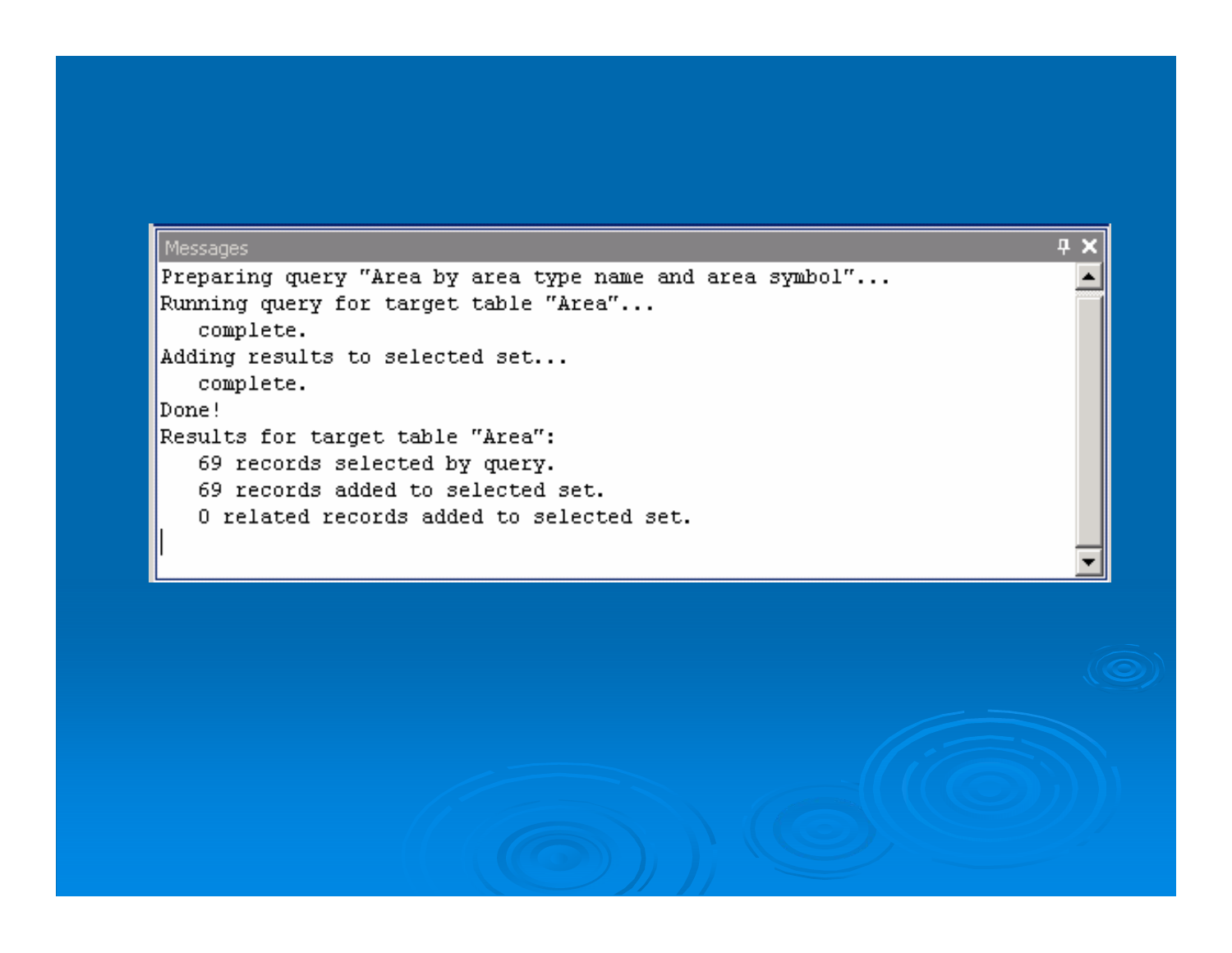| <b>Query Results</b><br>$ \times $<br>Your query has completed successfully.<br>$\overline{\mathbf{r}}$<br>69 records were selected for table Area.<br>Would you like to add these to your selected set?<br>Þ |
|---------------------------------------------------------------------------------------------------------------------------------------------------------------------------------------------------------------|
|                                                                                                                                                                                                               |
| <b>PX</b><br>Messages<br>No.<br>Yes.<br>$\mathbb{h}$ bol"<br>Prepari<br>Running query for target table "Area"<br>complete.                                                                                    |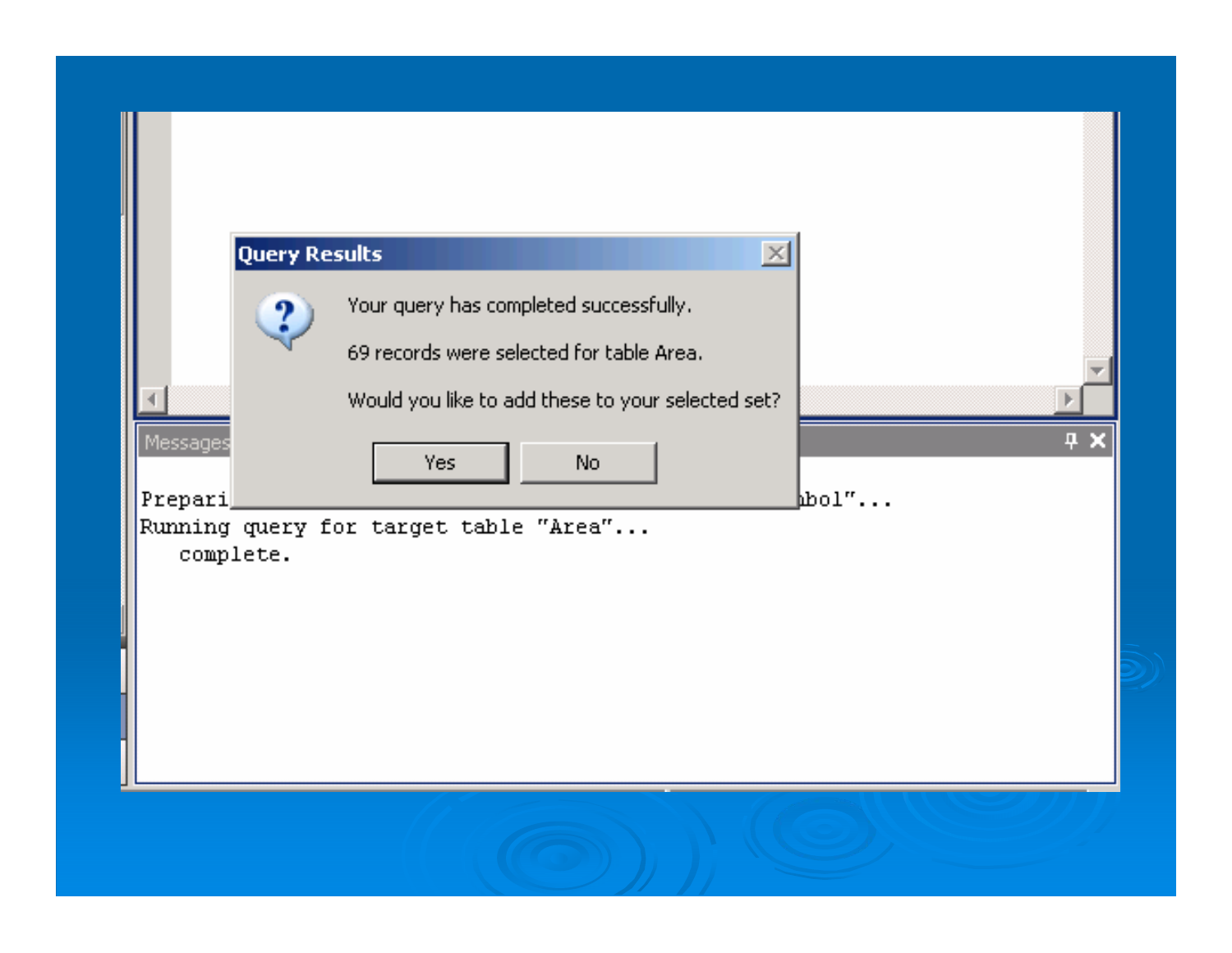| $-10X$<br><b>修 Area - NASIS 6.0 Beta</b>                                                              |                            |                   |     |                                                                                                       |                                   |                 |            |                         |
|-------------------------------------------------------------------------------------------------------|----------------------------|-------------------|-----|-------------------------------------------------------------------------------------------------------|-----------------------------------|-----------------|------------|-------------------------|
| Tables<br>Edit<br>View<br><b>Tools</b><br>Help<br>Eile                                                |                            |                   |     |                                                                                                       |                                   |                 |            | 圓                       |
| S.                                                                                                    |                            |                   |     |                                                                                                       |                                   |                 |            |                         |
| <b>Tables</b><br>≪                                                                                    | Area                       |                   |     |                                                                                                       |                                   |                 |            | $\boldsymbol{\times}$   |
| ۸<br><b>E</b> -Area Type                                                                              |                            |                   |     |                                                                                                       |                                   |                 |            | $\widehat{\phantom{a}}$ |
| + Area                                                                                                |                            |                   | Seq | Area Symbol<br>木                                                                                      | Area Name                         |                 | Area Acres | q<br>$\equiv$           |
| +-Legend                                                                                              |                            |                   |     |                                                                                                       | Click here to add a new row       |                 |            |                         |
| + Data Mapunit                                                                                        | $\bigcirc$ $\boxdot$ [     |                   |     |                                                                                                       |                                   |                 |            |                         |
| El-Site Association                                                                                   |                            |                   |     | AL001                                                                                                 | Autauga County, Alabama           |                 | 386300     |                         |
| <b>+</b> Transect                                                                                     | ۰                          | $\boxplus$ $\Box$ |     | AL003                                                                                                 | Baldwin County, Alabama           |                 | 1075510    |                         |
| + Site                                                                                                | ø                          | Θſ                |     | AL005                                                                                                 | Barbour County, Alabama           |                 | 578540     |                         |
| + Pedon                                                                                               | ۰                          | ⊕                 |     | AL007                                                                                                 | Bibb County, Alabama              |                 | 399980     |                         |
| Geomorphic Feature Type                                                                               | ۰                          | $\overline{+}$    |     | AL009                                                                                                 | Blount County, Alabama            |                 | 414930     |                         |
| <b>+</b> Plant                                                                                        | ø                          | ⊕                 |     | AL011                                                                                                 | Bullock County, Alabama           |                 | 401060     |                         |
| -Local Plant                                                                                          | ø                          | ⊕                 |     | AL013                                                                                                 | Butler County, Alabama            |                 | 498650     |                         |
| <b>Ecological Site</b>                                                                                | ۰                          | $\overline{+}$    |     | AL015                                                                                                 | Calhoun County, Alabama           |                 | 392100     |                         |
| <b>B</b> Other Vegetative Classification Type                                                         | ۰                          |                   |     |                                                                                                       |                                   |                 |            |                         |
| <b>B</b> . USFS Ecological Classification Type (test)<br><b>E</b> USFS Interpretation Category (test) |                            | ⊕                 |     | AL017                                                                                                 | Chambers County, Alabama          |                 | 386020     |                         |
| USFS Interpretation Restriction (test)                                                                | ۰                          | $\overline{+}$    |     | AL019                                                                                                 | Cherokee County, Alabama          |                 | 384150     |                         |
| + Query                                                                                               | ۰                          | $\overline{+}$    |     | AL021                                                                                                 | Chilton County, Alabama           |                 | 448130     |                         |
| <b>E</b> -Report                                                                                      | ۰                          | $\overline{+}$    |     | AL023                                                                                                 | Choctaw County, Alabama           |                 | 589470     |                         |
| <b>+</b> Property                                                                                     | ۰                          | Œ                 |     | AL025                                                                                                 | Clarke County, Alabama            |                 | 801470     |                         |
| Evaluation                                                                                            | ø                          | lo [              |     | AL027                                                                                                 | Clay County, Alabama              |                 | 387500     |                         |
| <b>E</b> -Rule                                                                                        | ۰                          | Θſ                |     | AL029                                                                                                 | Cleburne County, Alabama          |                 | 359010     |                         |
| <b>D</b> -Calculation                                                                                 | ۰                          | $\Box$            |     | AL031                                                                                                 | Coffee County, Alabama            |                 | 435350     |                         |
| Edit Cohun<br>,,,,,,,,                                                                                | ۰                          | $\boxplus$ $\Box$ |     | AL033                                                                                                 | Colbert County, Alabama           |                 | 399170     |                         |
| <b>Tables</b>                                                                                         | ø                          | lo [              |     | AL035                                                                                                 | Conecuh County, Alabama           |                 | 546680     |                         |
| Queries                                                                                               | ۰                          | ⊕                 |     | AL037                                                                                                 | Coosa County, Alabama             |                 | 426480     |                         |
| ÷                                                                                                     | $\blacktriangleleft$<br>КH | $\vert \vert$     |     | Record 175 of 175 $\rightarrow$ $\rightarrow$ $\rightarrow$ $\rightarrow$ $\rightarrow$ $\rightarrow$ | $\times$ $\times$<br>$\mathbb{H}$ |                 |            | $\rightarrow$           |
| Ready.                                                                                                |                            |                   |     |                                                                                                       | Ln 1                              | Ch <sub>1</sub> |            |                         |